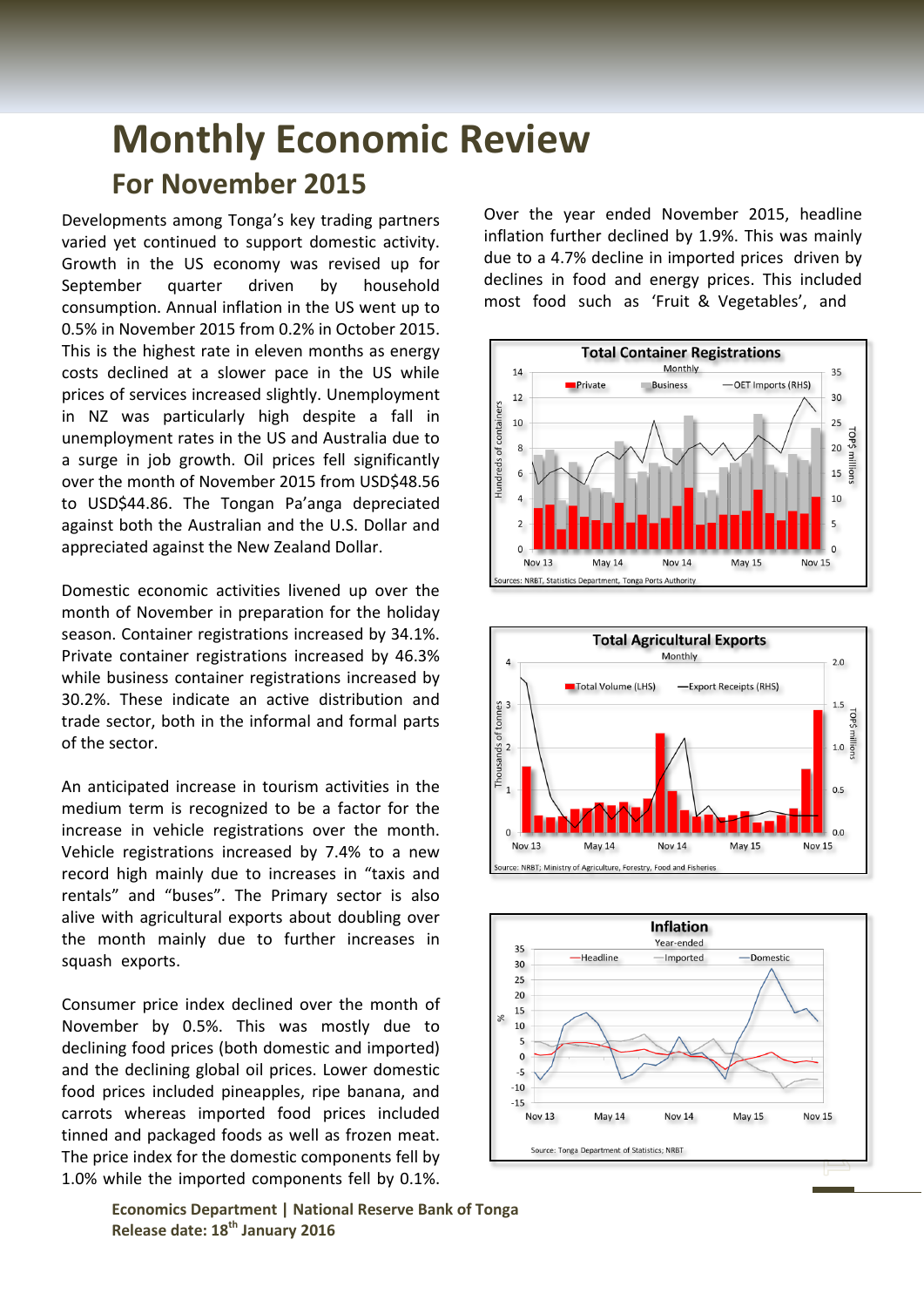'Meats, Fish & Poultry'. Domestic prices, on the other hand increased by 2.4% owing mostly to a 11.6% increase in domestic food prices. This was mainly driven by higher food prices for local 'Fruit & Vegetables' which coincides with lower annual agricultural exports due to El Niño weather conditions over the year. Despite the recent depreciation of the Tongan pa'anga against major currencies, the inflation rate has been well below the NRBT's reference range for quite some time.

Although the Tongan Pa'anga (TOP) appreciated against the New Zealand Dollar (NZD), it's depreciation against the US Dollar (USD) and the Australian Dollar (AUD) led to a slight decrease in the Nominal Effective Exchange Rate (NEER) of 0.1% followed by 1.0% decline in Real Effective Exchange Rate (REER). In annual terms, both the NEER and REER continues to depreciate as the TOP weakens against the USD, maintaining Tonga's price competitiveness against that of its major trading partners.

Total Payments in Overseas Exchange Transactions (OET) further decreased in November by 10.0% to \$44.1 million. Driving the fall was a 12.1% drop in Current account payments, and a 34.6% drop in Financial account payments, outweighing the slight increase in Capital account payments. Import payments were \$5.6 million lower in November than the previous month, the largest contributor to the drop in current account payments. Despite a pickup in payments to imports of oil compared to the previous month, significant cutbacks were recorded in the payments for imports of wholesale & retail trade by \$5.1 million. Tonga's Foreign Exchange Levy Act 2015 that came into force on the  $3<sup>rd</sup>$  of November after being deferred from the 21<sup>st</sup> of October, then later suspended on the  $20<sup>th</sup>$  of November caused uncertainties amongst the financial institutions, hence the commercial banks reacted by restricting all foreign currency transactions coming in and going out of the country, contributing to the lower OET payments recorded for the month.

Total OET Receipts also fell by 31.1% over the month to \$40.2 million. All major accounts decreased over the month with the financial account receipts decreasing the most by 77.2%. This was in the form of interbank transfers with its overseas correspondences which decreased over

**Economics Department | National Reserve Bank of Tonga Release date: 18th January 2016**

the month by \$13.5 million, again reflecting the impact of the Foreign exchange levy imposed on the banks. Current accounts also decreased by 7.4%, largely driven by a 41.9% fall in travel services particularly in personal travel receipts. However, Export receipts increased over the month by \$1.8 million showing improvements in proceeds from agricultural products specifically squash exports. Primary income receipts incurred a slight drop of \$0.4 million due to lower receipts of pension and social receipts, whereas a decline in personal transfers led to the \$0.3 million fall in transfer receipts.





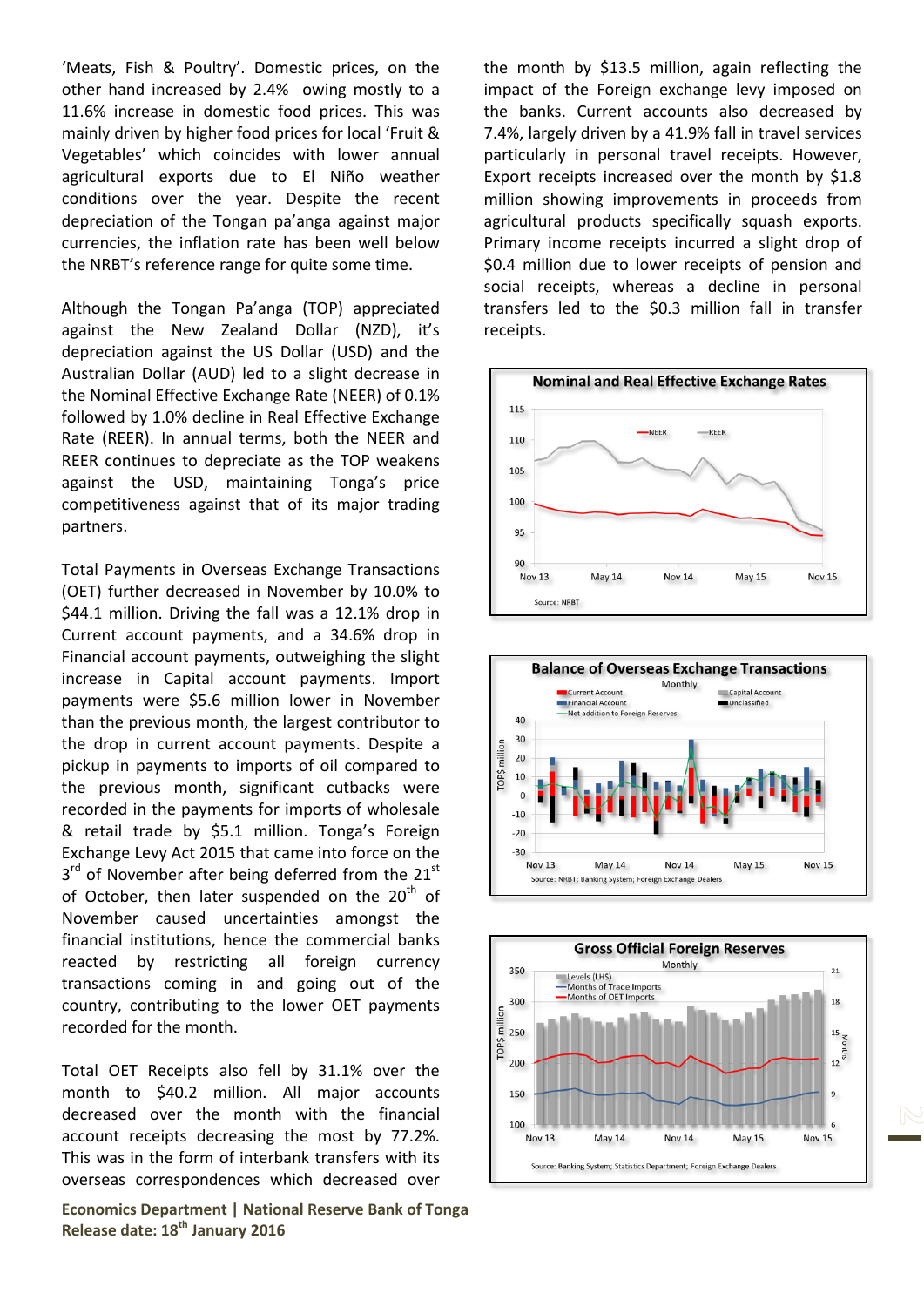Capital account receipts decreased by \$1.9 million, as both official and private capital receipts which are mostly grants for investment projects, decreased over the month.

The balance of OET over the month of November, which is the net change to gross foreign reserves, recorded a surplus of \$3.1 million, which is 24.4% lower than that in the previous month. The lower surplus coincides with a fall in the net financial account surplus of \$11.9 million. Nevertheless, Gross foreign reserves reached a new record high of \$319.0 million at the end of November, equivalent to 9.2 months of import cover, well above the NRBT's minimum range of 3-4 months.

Broad Money slightly fell over the month by 0.2% to \$427.8 million, due to a 2.2% decline in net domestic assets, offsetting a 0.6% rise in net foreign assets. The decline in net domestic assets was driven by a 2.2% rise in capital accounts particularly bank shares and other equity while the increase in foreign reserves explains the rise in net foreign assets. Bank deposits increased by 0.9% over the month attributed to a 3.7% and 1.5% growth in demand and time deposits respectively. Liquidity in the banking system slightly increased over the month by 0.3% to \$171.1 million mainly due to an increase in banks' settlements. Over the year, liquidity rose by 18.6% supported by a 15.8% rise in deposits.

Total bank lending over the month of November 2015 rose by 1.2%. This was due to increases in all lending categories particularly to household underpinned by increases in housing and vehicle loans. This coincides with the rise in the number of vehicle registrations and increased number of private house constructions currently on-going. At the same time, 33 new loans were approved from the managed funds scheme compared to 70 loans in October, totalling to about \$0.26 million. Majority of these new loans were for new and existing customers in the manufacturing, trade and construction sectors. Including lending through the non-bank financial institutions credit growth only increased over the month by 1.1%, due to a decline in government on-lent loans

Over the year, total bank lending rose by 12.0% driven by a 15.5% rise in lending to household with housing increasing the most. Banks lending to

**Economics Department | National Reserve Bank of Tonga Release date: 18th January 2016**

businesses also rose by 8.5% reflecting the increases in manufacturing, construction, tourism and agricultural loans. A decline in lending rate categories for these sectors supported the increase in lending over the year. Including lending offered by non-bank financial institutions, credit growth grew by 11.9%, reflecting the decline in government on-lent loans.







Weighted average lending rate slightly fell over the month to 8.07% from 8.09%. During the same period, the weighted average deposit rate also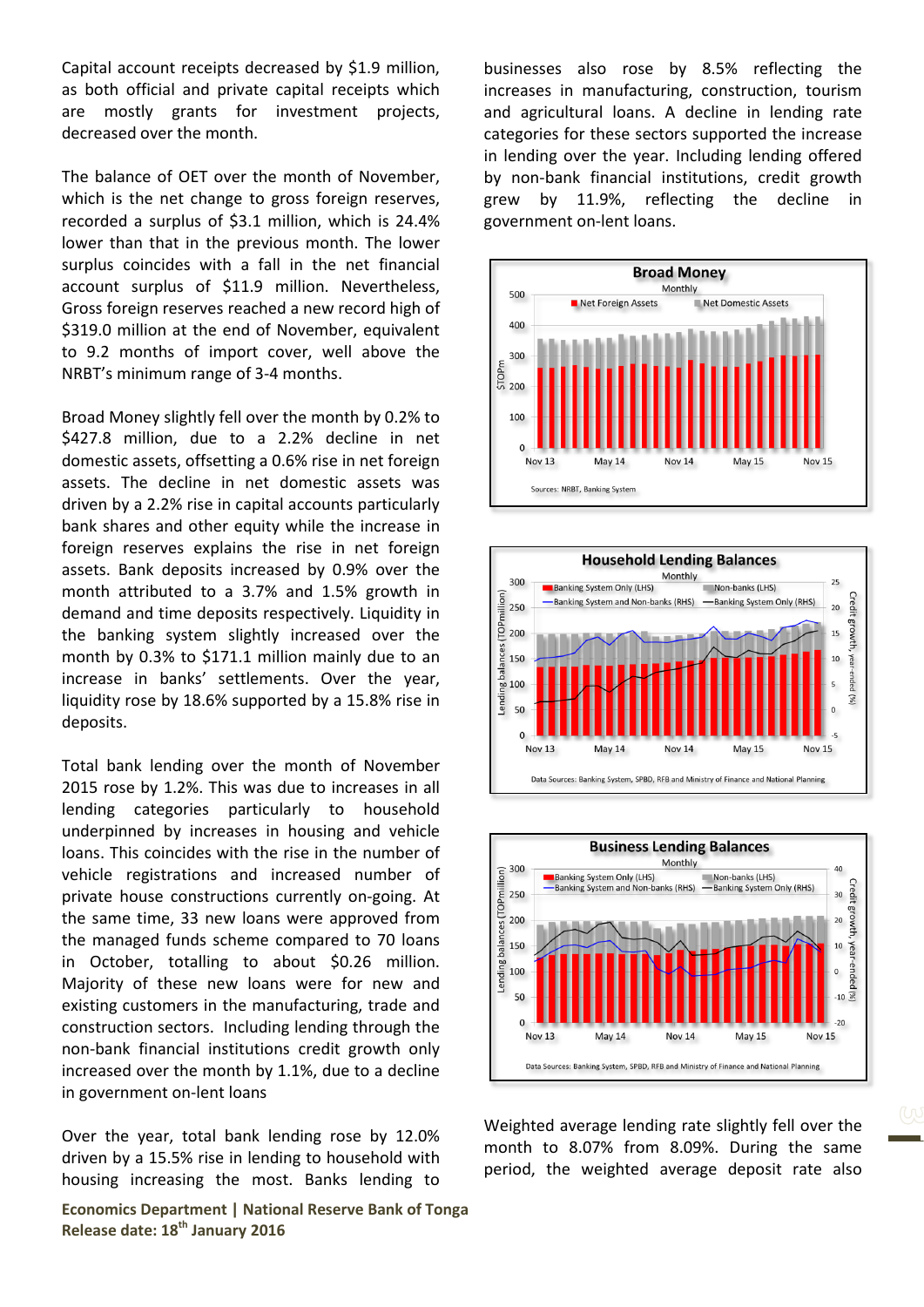decline from 2.29% in October to 2.18%. This caused the weighted average interest rate spread to widen over the month from 5.80% to 5.90% in November 2015.

Net credit to government decline by 5% due to a 4% rise in government deposits. The increasing number of container registrations over the month reveal that customs collection also increased which support the rise in government deposits in November. In year ended terms, net credit to government fell by 18% driven by a 13% increase in government deposits due to receipt of budgetary support and project related grants from development partners.

Domestic economic activities remained broadly positive in the month of November. Tonga continue to benefit from global developments. Inflation remains relatively low given the low global oil prices. Monetary conditions improved as total credit and deposits continued to grow, and narrow

weighted average interest rate spreads remains. Tonga's financial system remains sound as the banking system continued to be profitable with strong liquidity and capital position being maintained. Consistent with the high banking system liquidity, broad money increased to its highest level and foreign reserves remained well above the minimum range. Given the above developments, the existing monetary policy setting is therefore considered appropriate in the near term.

The NRBT will continue to promote prudent lending, closely monitor credit growth and be mindful of the impact of a continued deflation. The NRBT will closely monitor the country's economic developments and financial conditions to maintain internal and external monetary stability, promote financial stability and a sound and efficient financial system to support macroeconomic stability and economic growth.